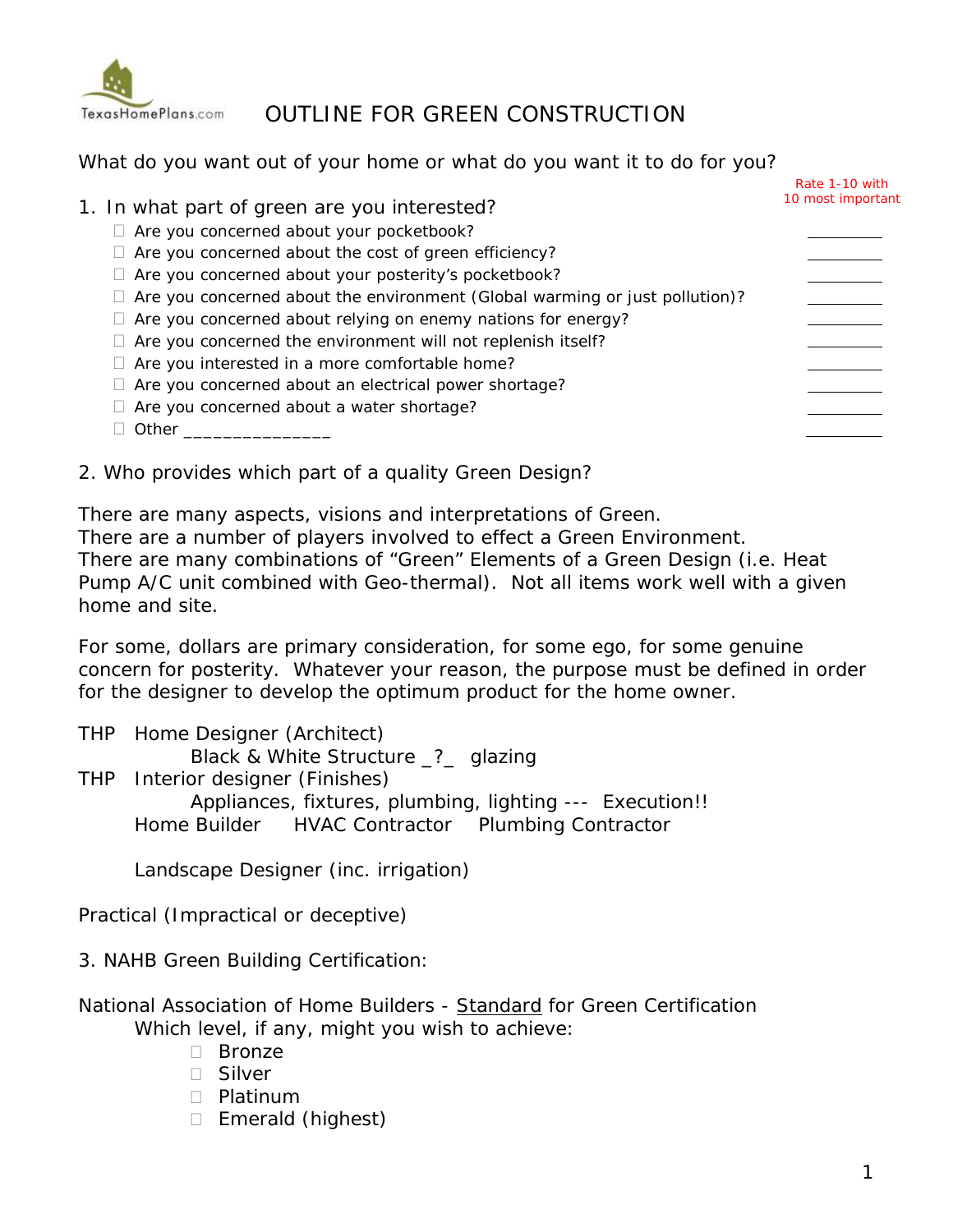

## OUTLINE FOR GREEN CONSTRUCTION

- 4. Energy Options:
	- Electricity (Secondary Fuel)
		- $\Box$  Provided by Fossil Fuel (Coal, gas)
		- □ Energy Company
		- □ Generator
		- □ Solar
		- Hydro (Geo Thermal)
		- Nuclear
		- Wind
	- Fossils Fuels:
		- Natural Gas
		- D Propane
	- □ Solar
	- Wind
	- Hydro
	- □ Combinations \_\_\_\_\_\_\_\_\_\_\_+\_\_\_\_\_\_\_\_\_\_\_+\_\_\_\_\_\_\_\_\_\_

Depends on Availability and Operation of Energy Source (Shipping, maintenance, etc.)

- 5. Air conditioning: (Fuel options-typically available)
	- D Electricity
	- Electricity combined with Geo-thermal
	- Gas (Natural or Propane)
	- □ Passive solar
- 6. Means of Reducing Energy Demand Cooling:
	- □ Less usage (Consumer minimization)
		- Smaller volume of home (i.e. lower ceilings)
		- (however, a cathedral ceiling can be good if we use outside air w/ceiling fans)
	- $\Box$  Combine with ceiling fans
	- □ Combine with Geo-thermal
	- $\Box$  Increase insulation factor
	- Decrease air infiltration
	- □ Minimize glazing, especially south and west (house south of \_\_\_\_\_ latitude)
	- $\Box$  Protect south and west glazing from sun
	- $\Box$  Home orientation consideration is important
	- $\Box$  Landscaping (especially deciduous trees)
	- $\Box$  Ventilate attic (in south) is significant
	- □ Minimal penetration into ventilated attic
	- □ Ventilate roof (metal roofs) (space between roof metal and deck)
	- $\Box$  Ventilate wall (space between veneer and sheathing)
	- $\Box$  Encapsulate A/C system within Air-conditioned space, however, continuing combining the use of a ventilated attic.
	- $\Box$  Minimize number of light fixtures where appropriate and use LED bulbs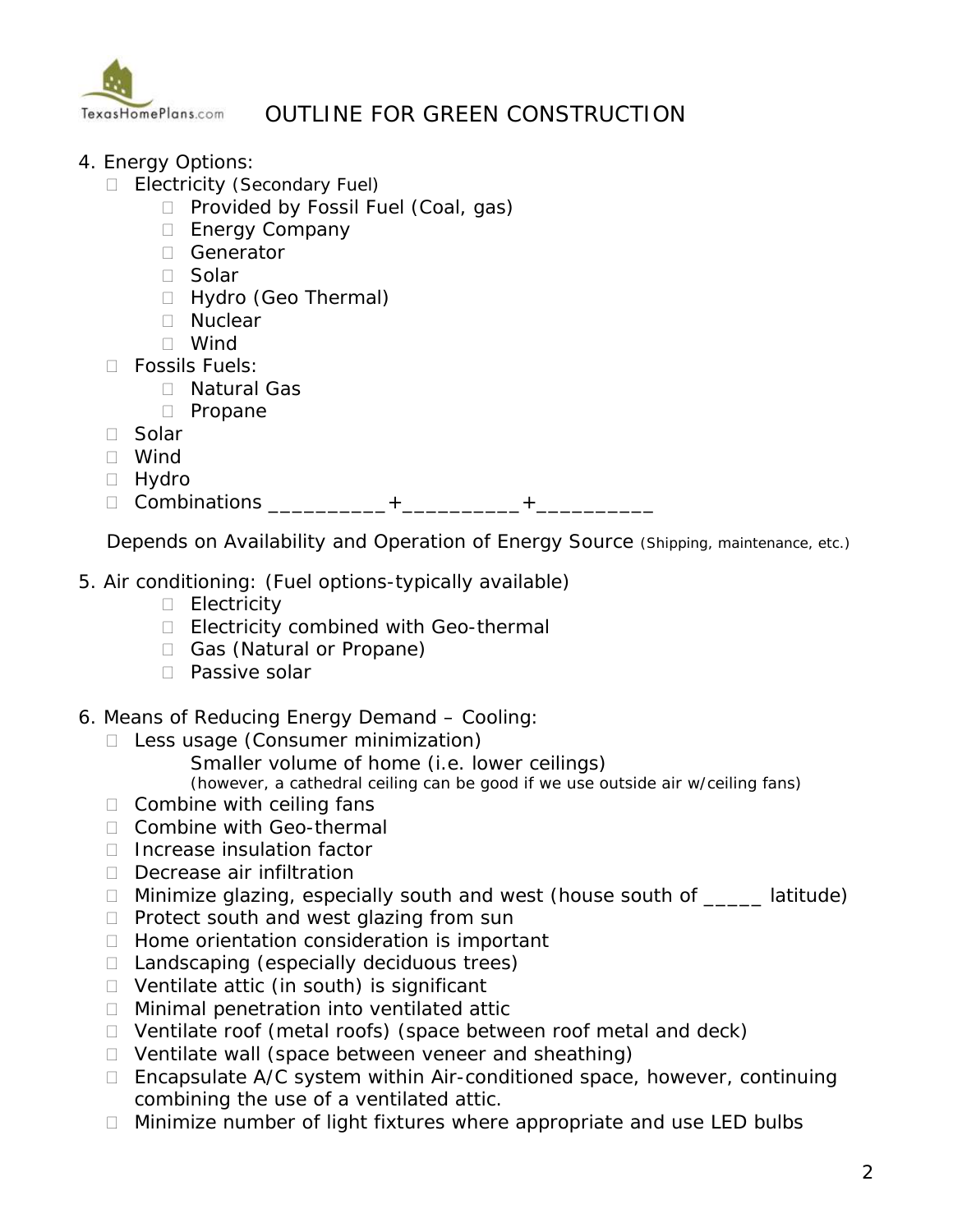

# OUTLINE FOR GREEN CONSTRUCTION

- $\Box$  Use A/C system which is energy efficient: Heat pump, high seer, split system (two speed compressor); zoned where appropriate.
- $\Box$  More efficient appliances (don't give off as much heat)
- 7. Reduction of Energy Usage Heating
	- □ Less usage (Consumer minimization)
		- Smaller volume of home (lower ceilings)
	- $\Box$  Combine with ceiling fans
	- □ Combine with Geo-thermal
	- □ Increase insulation factor
	- □ Decrease air infiltration
	- $\Box$  Home orientation
	- □ Zero penetration into ventilated attic
	- $\Box$  Encapsulate Heating system within Air-conditioned space but not in an attic
	- $\Box$  Use Heating system which is energy efficient: Heat pump, high seer, split system (two speed compressor); zoned where appropriate, gas fuel.
	- $\Box$  Where possible and if possible, utilize solar heat gain with glazing on south and west. (however, usually not practical [doesn't work] in South). The Solar Storage (radiant material) cannot charge quickly enough. Weather in the south changes too fast during the day --- cold in evening & morning and hot in daytime
- 8. Water Conservation

Water catchment systems

- $\Box$  Entire water usage (Drinking, irrigation & sanitary service)
- $\Box$  Irrigation only
- $\Box$  Grey water utilization for irrigation only
- Grey water utilization (take washing machine, showers and lavatories & use for commodes) [Not yet practical for residential usage]
- $\Box$  Irrigation & waste water
- Plumbing Fixture Usage
	- □ 1.28 gallons commode
	- D Low usage shower heads
	- □ Energy star dishwasher
	- □ Energy star clothes washing machine
	- □ Water heater
		- Solar
		- Hybrid (Heat pump)
		- Marathon
		- **Heat recovery**